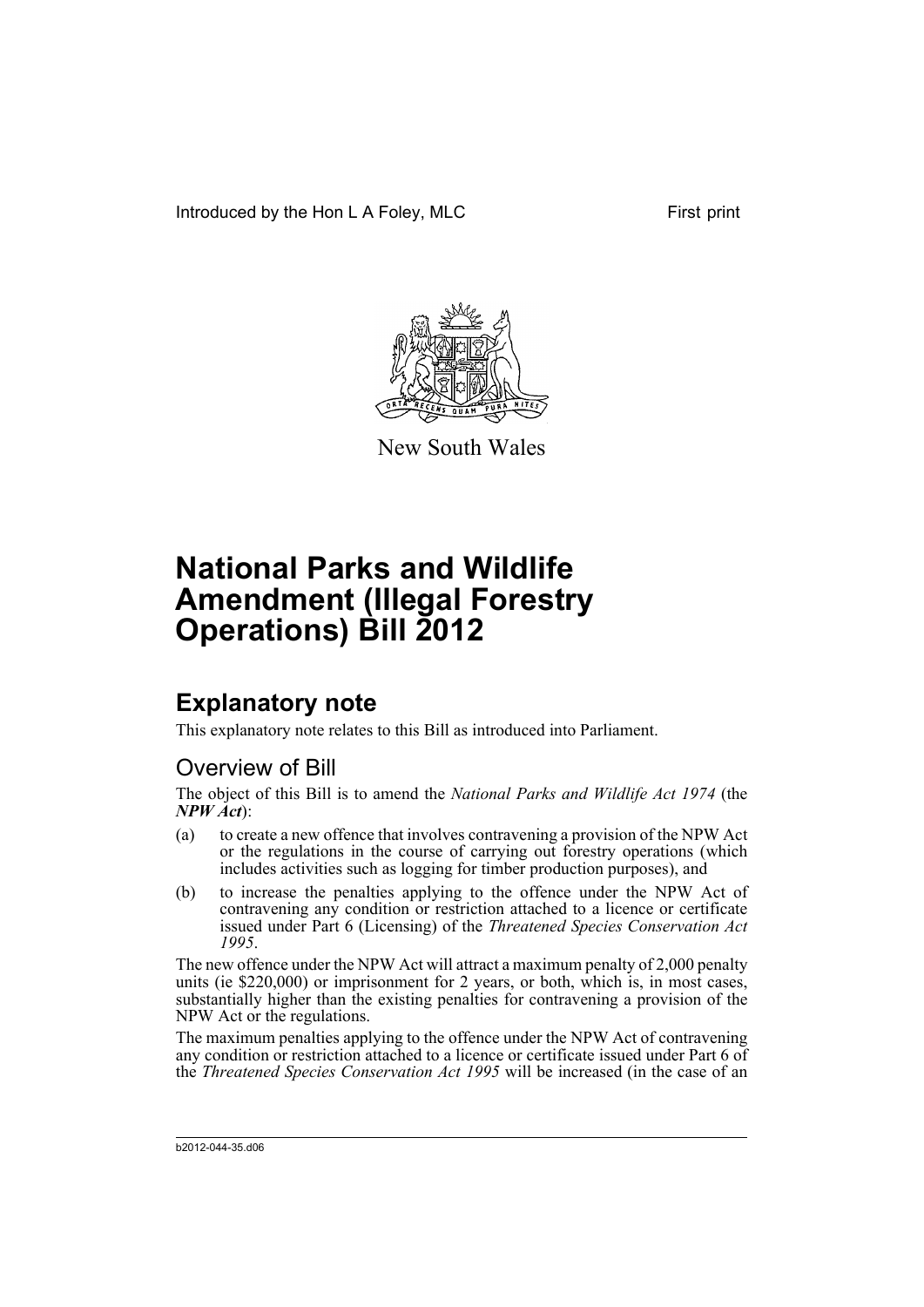Explanatory note

individual) from 100 penalty units (ie \$11,000) and 10 penalty units for each day the offence continues to 1,000 penalty units and 100 penalty units, respectively, and (in the case of a corporation) from 200 penalty units and 20 penalty units for each day the offence continues to 2,000 penalty units and 200 penalty units, respectively.

### Outline of provisions

**Clause 1** sets out the name (also called the short title) of the proposed Act.

**Clause 2** provides for the commencement of the proposed Act on the date of assent to the proposed Act.

**Schedule 1 [2]** contains the amendment to the NPW Act described in paragraph (a) of the above Overview and **Schedule 1 [1]** contains the amendment to the NPW Act described in paragraph (b) of the Overview.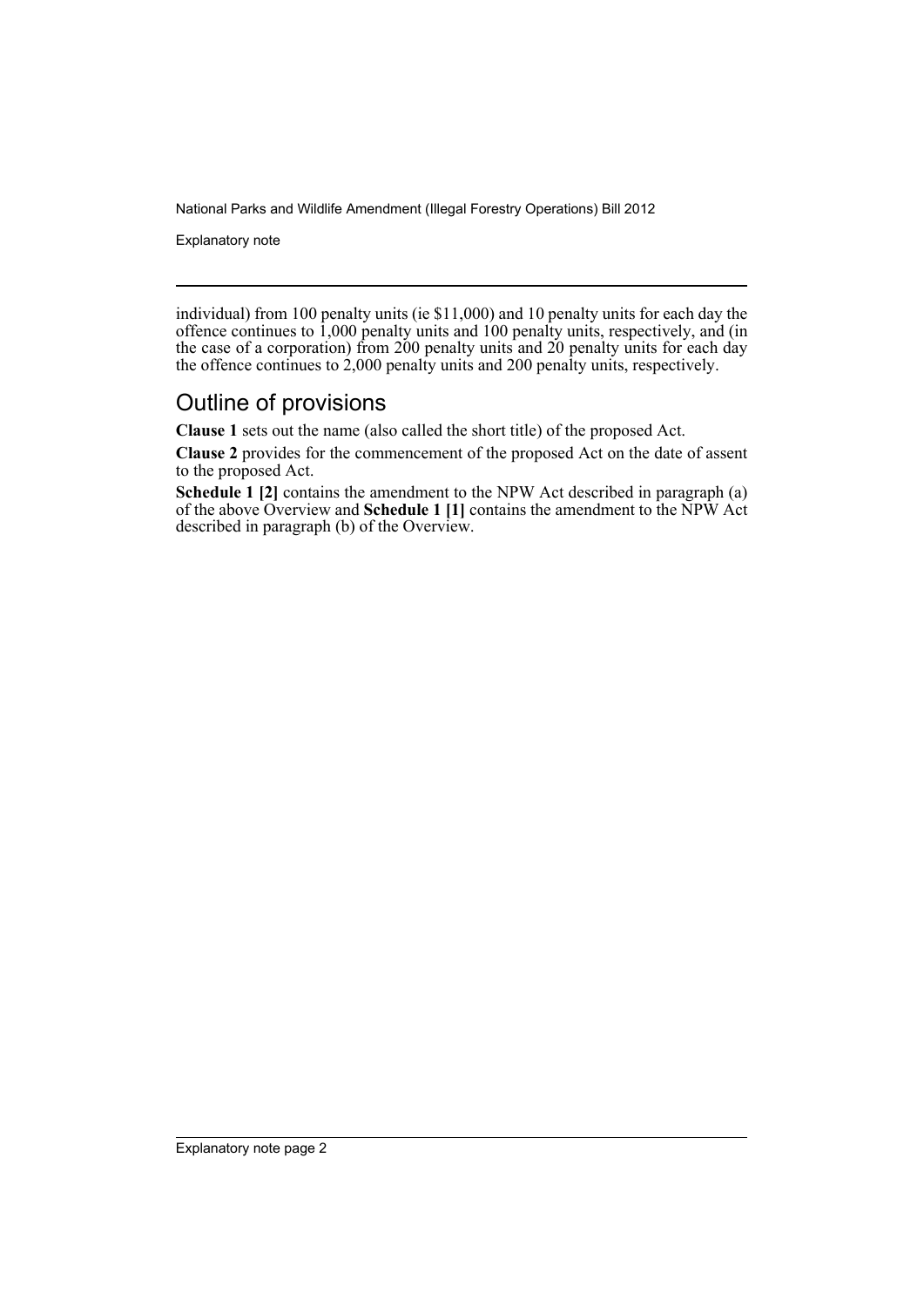Introduced by the Hon L A Foley, MLC First print



New South Wales

## **National Parks and Wildlife Amendment (Illegal Forestry Operations) Bill 2012**

## **Contents**

|            |                                                            | Page |
|------------|------------------------------------------------------------|------|
| 1          | Name of Act                                                |      |
|            | 2 Commencement                                             |      |
| Schedule 1 | Amendment of National Parks and Wildlife Act 1974<br>No 80 |      |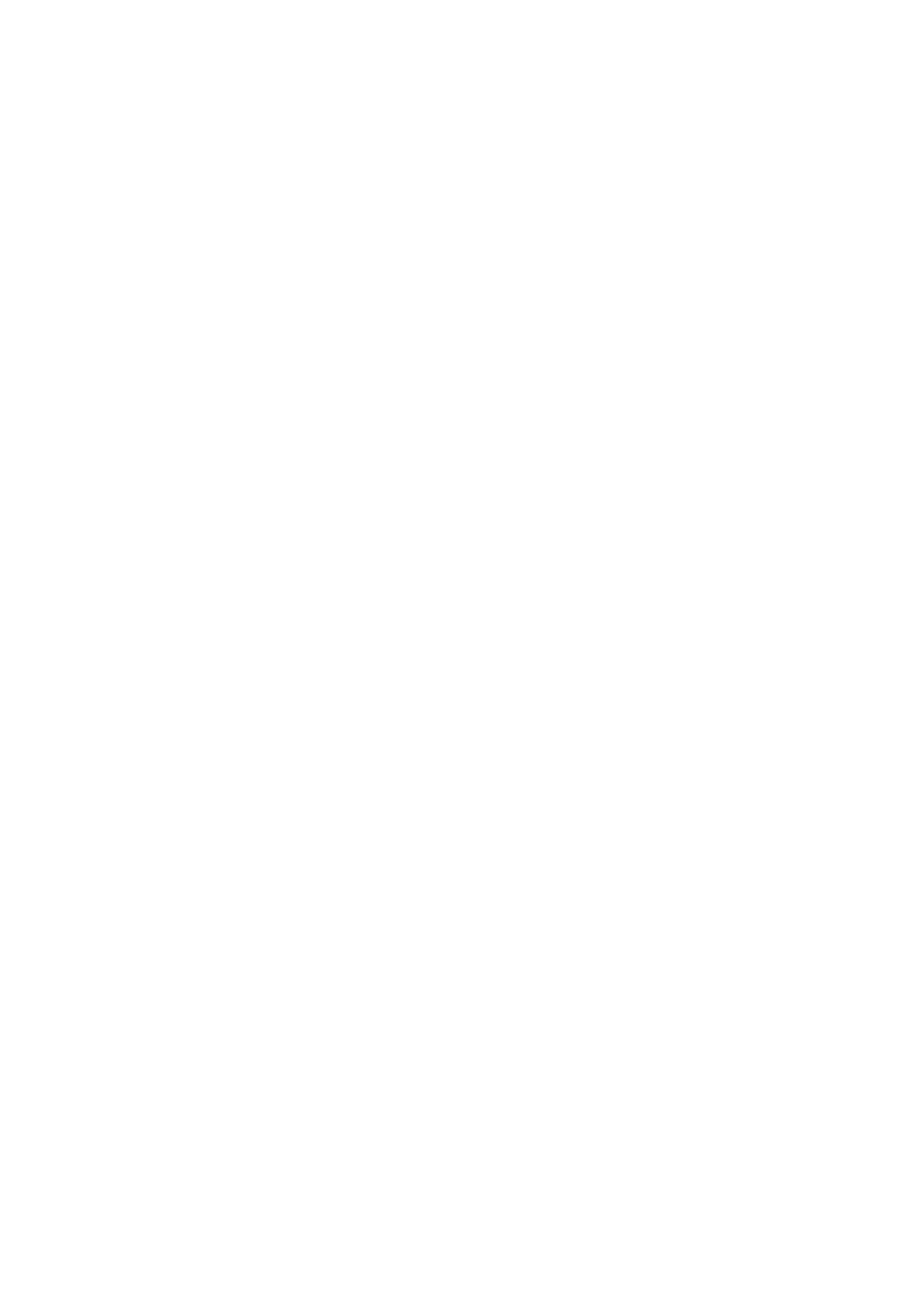

New South Wales

## **National Parks and Wildlife Amendment (Illegal Forestry Operations) Bill 2012**

No , 2012

#### **A Bill for**

An Act to amend the *National Parks and Wildlife Act 1974* to increase the monetary penalties for offences against that Act in connection with illegal forestry operations; and for other purposes.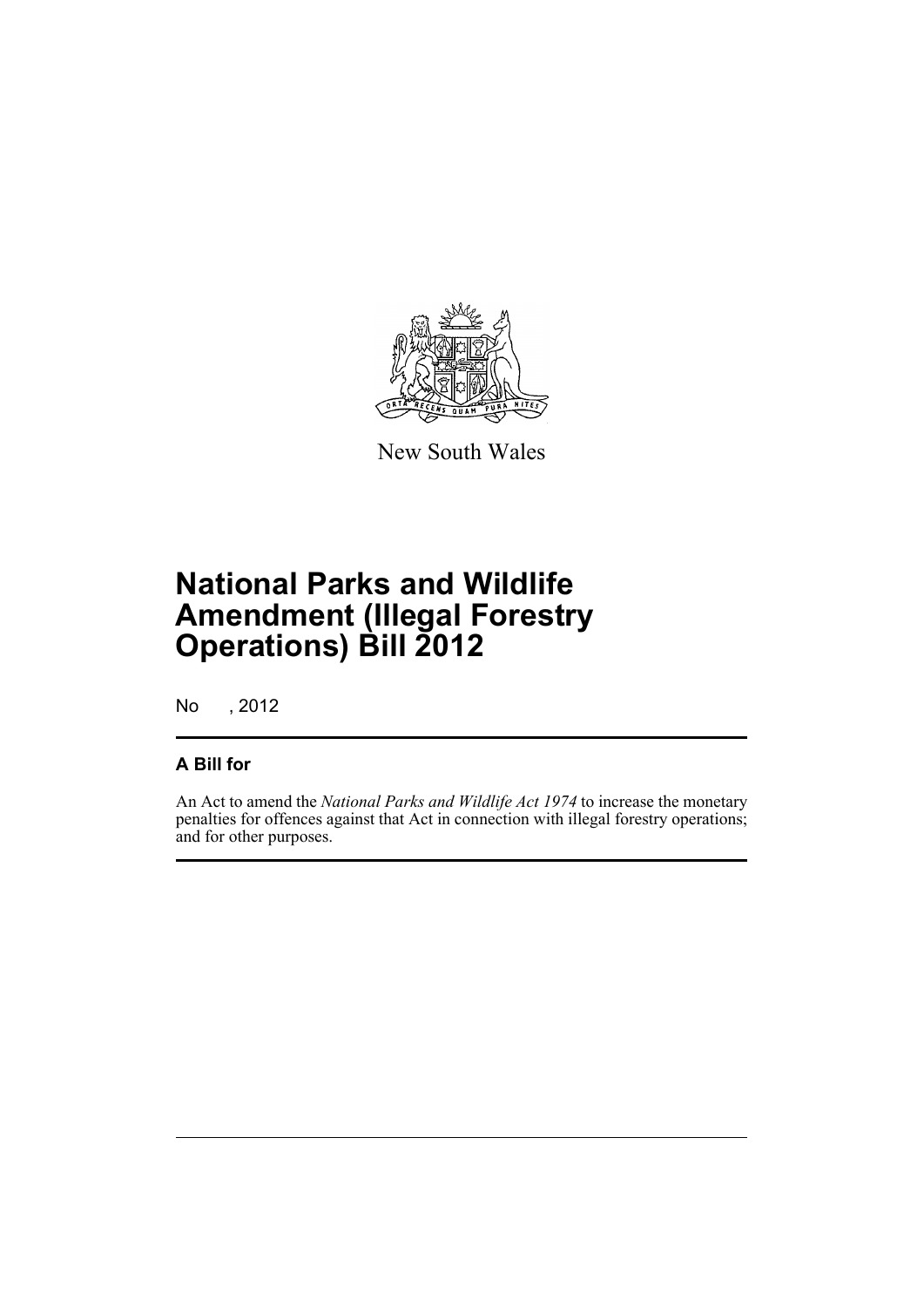<span id="page-5-1"></span><span id="page-5-0"></span>

| The Legislature of New South Wales enacts:                                                       | 1      |
|--------------------------------------------------------------------------------------------------|--------|
| Name of Act                                                                                      | 2      |
| This Act is the National Parks and Wildlife Amendment (Illegal<br>Forestry Operations) Act 2012. | 3<br>4 |
| Commencement                                                                                     | 5      |
| This Act commences on the date of assent to this Act.                                            | 6      |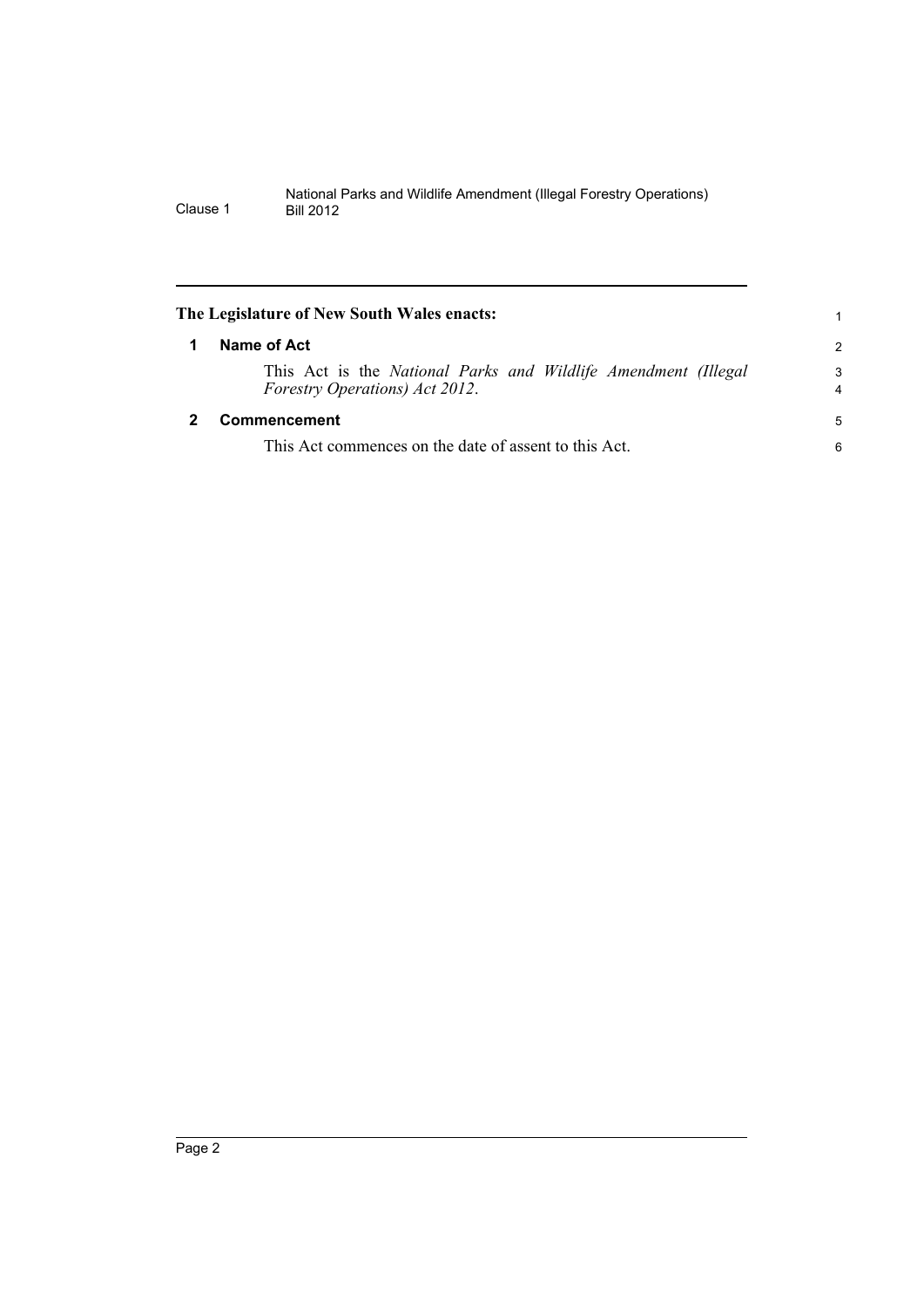Amendment of National Parks and Wildlife Act 1974 No 80 Schedule 1

#### <span id="page-6-0"></span>**Schedule 1 Amendment of National Parks and Wildlife Act 1974 No 80 [1] Section 133 Conditions and restrictions attaching to licences and certificates and variation of licences and certificates** Omit the penalty in section 133 (4). Insert instead: Maximum penalty: (a) to the extent that the offence relates to a licence under this Act: (i) in the case of an individual—100 penalty units and, in the case of a continuing offence, a further penalty of 10 penalty units for each day the offence continues, or (ii) in the case of a corporation—200 penalty units and, in the case of a continuing offence, a further penalty of 20 penalty units for each day the offence continues, (b) to the extent that the offence relates to a licence or certificate under Part 6 of the *Threatened Species Conservation Act 1995*:  $(i)$  in the case of an individual—1,000 penalty units and, in the case of a continuing offence, a further penalty of 100 penalty units for each day the offence continues, or (ii) in the case of a corporation—2,000 penalty units and, in the case of a continuing offence, a further penalty of 200 penalty units for each day the offence continues. **[2] Section 175C** Insert after section 175B: **175C Offences committed in connection with forestry operations** (1) A person who, in the course of carrying out forestry operations, contravenes any provision of this Act or the regulations is guilty of an offence. Maximum penalty: 2,000 penalty units or imprisonment for 2 years, or both. (2) The penalty for an offence under this section applies despite any other penalty specified in relation to the provision that has been contravened. 1  $\mathfrak{p}$  $\overline{a}$ 4 5 6 7 8 9 10 11 12 13 14 15 16 17 18 19 20 21 22 23  $24$ 25 26 27 28 29 30 31 32 33 34 35 36 37 38